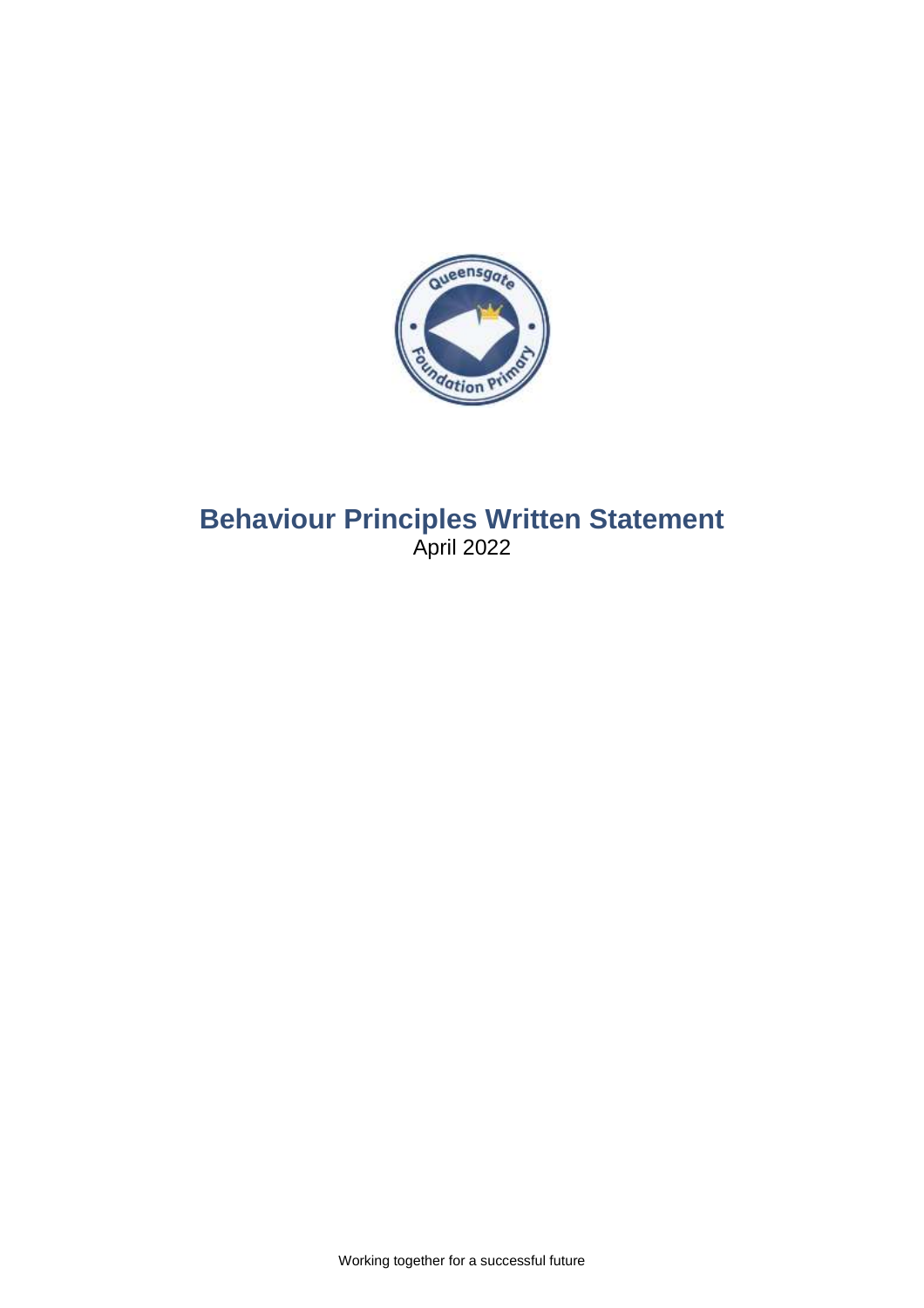#### **BEHAVIOUR PRINCIPLES WRITTEN STATEMENT QUEENSGATE FOUNDATION PRIMARY SCHOOL**

# **Policy Review**

This written statement is reviewed in full by the Governing Board on an annual basis. The policy was last reviewed and agreed by the Governing Board on 26<sup>th</sup> April 2022. It will be reviewed again by April 2023.

## **Approved**

Sillito.

Date: 26<sup>th</sup> April 2022 Signature: …………………………….. Head Teacher Date: 26 Statisan Signature: ……………………………………… Co-Chair of the Governing Board Date: 26<sup>th</sup> April 2022

#### **Policy control**

| Date | <b>Amendments / additions</b> | Reason |
|------|-------------------------------|--------|
|      |                               |        |
|      |                               |        |
|      |                               |        |
|      |                               |        |
|      |                               |        |
|      |                               |        |
|      |                               |        |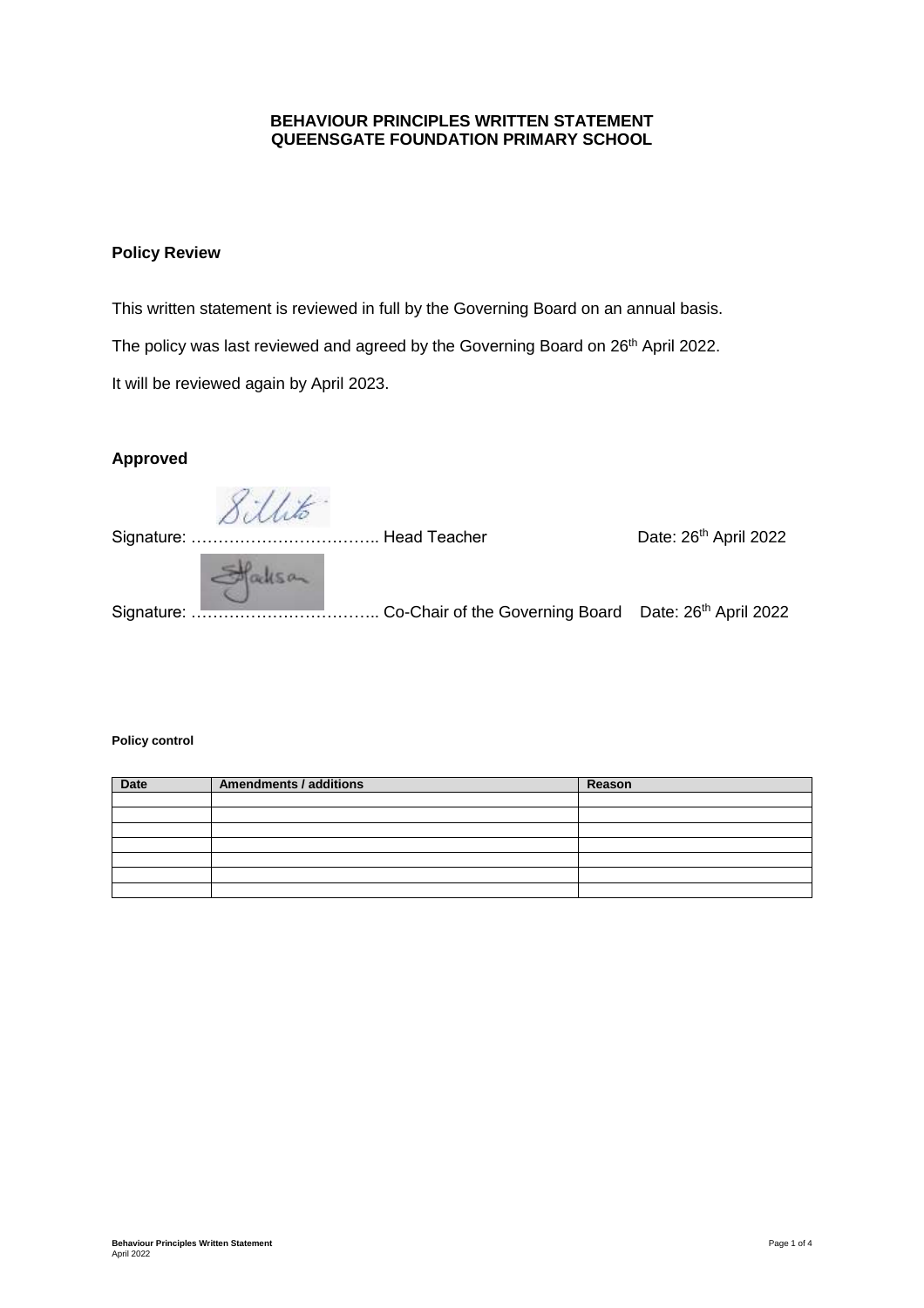#### **Behaviour principles written statement**

This document is not policy or practice, rather it is a statement to set out Queensgate Foundation Primary School's broad principles and values with regard to behaviour that is both expected and promoted within the school.

Actual, practical applications of these principles are the responsibility of the headteacher, who will view each case in light of these principles and any relevant policies.

The governing body is aware and approves of this statement, believing it accurately reflects the school's ethos and that effective learning and development relies on good standards of behaviour.

This is why, at Queensgate Foundation Primary School, we seek to uphold high standards of behaviour that are guided by the principles within this statement.

### **Principles**

- The school's primary concern is the safety, wellbeing and education of all pupils; actions taken in cases of bad behaviour are with the intention of upholding their wellbeing and academic progress, as well as fulfilling our safeguarding responsibilities.
- All members of the school community must be treated inclusively and be free from any form of discrimination or prejudice – whether it be racial, ethnic, gender, sexual orientation, religious or age-based.
- The school will create and maintain an atmosphere and ethos of tolerance, equality, diversity, respect, understanding, kindness and a sense of citizenship throughout the school community in everyday practice.
- All children, staff and visitors should feel safe in the school environment at all times through a high quality of care, support and guidance.
- All pupils have a right to fulfil their greatest academic and personal potential and feel they are valued members of the school by both their peers and school staff, and should be free from bullying, discrimination and distracting peer behaviour.
- Rules are to be consistently applied across the school and where sanctions and punishments are exercised, they should be proportionate to the misdemeanour, in line with the school's Behaviour Policy.
- Good behaviour around school is to be acknowledged and rewarded at the discretion of staff, who will judge appropriately.
- At Queensgate Foundation Primary School we want to foster a community and collective ethos amongst all members of the school and promote values of caring, empathy, teamwork and coordination.
- In cases of problematic pupil behaviour, regardless of how sustained and disruptive, the pupil's out-of-school circumstances and possible special educational needs and disabilities must be taken into account. Comprehensive support is given before or alongside disciplinary measures – exclusions and expulsions are to be used only as a last resort where other measures fail.
- Any kind of violence, threatening behaviour or abuse between pupils, or by pupils/parents/carers towards the school's staff, will not be tolerated. If a parent/carer does not conduct himself/herself properly, the school reserves the right to ban them from the school premises and, if the parent/carer continues to cause disturbance, he or she may be liable to prosecution.
- Guidance on the use of reasonable force will be agreed upon by the headteacher and governing board, and clearly set out within the school's Behaviour Policy.